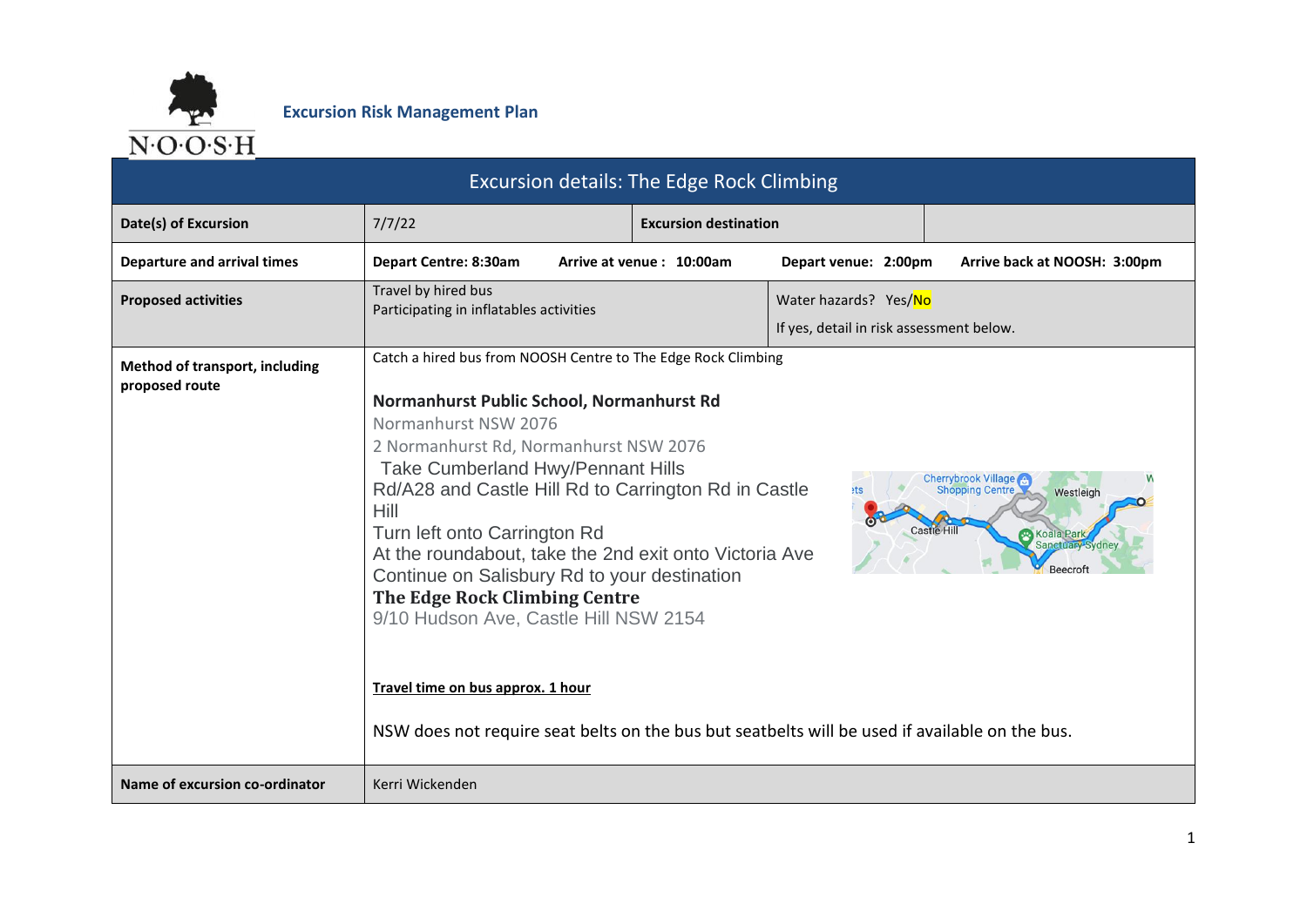| <b>Contact number of Excursion</b><br>Co-ordinator                                                                                                                                                                                | (M) 0437 712 178                                                                                                                                                                                                                                                                                                                                                                                                                                                                                                                                                                                                                                                                                                                                                                                                                                                                                                                                                                                                                                                                                                                                                                                                                                                                                                                                                                                                                                                                                                                                                                                                                                                                                                                                                                                                                                                                                         |                |  |
|-----------------------------------------------------------------------------------------------------------------------------------------------------------------------------------------------------------------------------------|----------------------------------------------------------------------------------------------------------------------------------------------------------------------------------------------------------------------------------------------------------------------------------------------------------------------------------------------------------------------------------------------------------------------------------------------------------------------------------------------------------------------------------------------------------------------------------------------------------------------------------------------------------------------------------------------------------------------------------------------------------------------------------------------------------------------------------------------------------------------------------------------------------------------------------------------------------------------------------------------------------------------------------------------------------------------------------------------------------------------------------------------------------------------------------------------------------------------------------------------------------------------------------------------------------------------------------------------------------------------------------------------------------------------------------------------------------------------------------------------------------------------------------------------------------------------------------------------------------------------------------------------------------------------------------------------------------------------------------------------------------------------------------------------------------------------------------------------------------------------------------------------------------|----------------|--|
| Number of children attending<br>excursion                                                                                                                                                                                         | Intended: 30                                                                                                                                                                                                                                                                                                                                                                                                                                                                                                                                                                                                                                                                                                                                                                                                                                                                                                                                                                                                                                                                                                                                                                                                                                                                                                                                                                                                                                                                                                                                                                                                                                                                                                                                                                                                                                                                                             | $\overline{3}$ |  |
| Educator to child ratio, including<br>whether this excursion warrants a<br>higher ratio?<br>Please provide details.                                                                                                               | 1:10 (1 Extra educator due to children with disability/special needs)                                                                                                                                                                                                                                                                                                                                                                                                                                                                                                                                                                                                                                                                                                                                                                                                                                                                                                                                                                                                                                                                                                                                                                                                                                                                                                                                                                                                                                                                                                                                                                                                                                                                                                                                                                                                                                    |                |  |
| Procedures for:<br>Leaving the centre<br>Entering and exiting the bus<br>Entering the venue<br>Leaving the venue<br>Entering and exiting the bus<br>Returning to the centre<br>Including accounting for children at<br>all times. | Prior to the excursion children are divided into groups with an educator assigned to them (max. 10 children<br>per educator)<br>A roll call is conducted prior to the children leaving the NOOSH building. The excursion coordinator is to<br>ensure they know the number of children who are in our care.<br>Each educator accompanies their group to the bathroom area, with educator waiting outside. The educator<br>ensures all the children in their group are in their care before walking them to the bus.<br>The educator counts the children in their group onto the bus.<br>A roll call is conducted before the bus departs, with another educator conducting a headcount of all children<br>on the bus.<br>As we alight from the bus a headcount is conducted. The bus is checked for any remaining children and<br>items.<br>We then walk to our destination, with the educators working to ensure the children in their group are with<br>the group at all times. An educator is stationed at the front, leading all the children to the destination, and<br>another at the back to ensure all children are safe. Educators are encouraged to conduct their own group<br>headcounts as we transition.<br>On arrival at our destination a roll call is conducted with another educator conducting a headcount of all<br>children.<br>Educators are to ensure that they have knowledge of where the children in their group are at all times.<br>Prior to exiting the venue another roll call & headcount is conducted.<br>We then walk to our bus, with the educators working to ensure the children in their group are with the<br>group at all times. An educator is stationed at the front, leading all the children to the destination, and<br>another at the back to ensure all children are safe. Educators are encouraged to conduct their own group<br>headcounts as we transition. |                |  |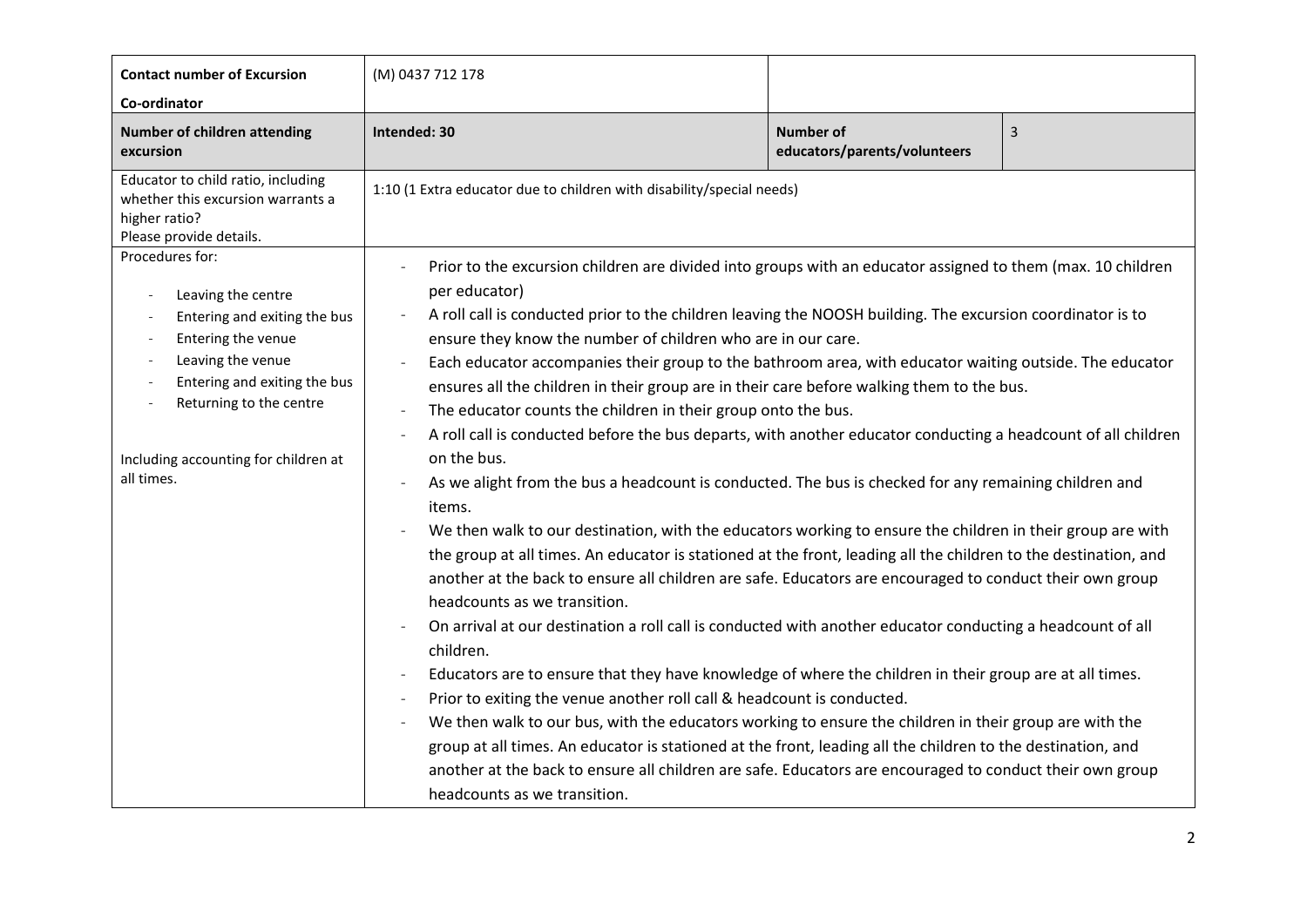| The educator counts the children in their group onto the bus.<br>۰ |                                                                                                          |  |  |
|--------------------------------------------------------------------|----------------------------------------------------------------------------------------------------------|--|--|
|                                                                    | A roll call & headcount is conducted before the bus departs.                                             |  |  |
|                                                                    | When the bus stops to let us off a headcount is conducted. The bus is checked for any remaining children |  |  |
| and items.                                                         |                                                                                                          |  |  |
| $\overline{\phantom{a}}$                                           | We then walk to NOOSH, where a roll call & headcount is conducted.                                       |  |  |
|                                                                    |                                                                                                          |  |  |
|                                                                    |                                                                                                          |  |  |
|                                                                    |                                                                                                          |  |  |
| <b>Excursion checklist</b>                                         |                                                                                                          |  |  |
| <b>PREITSt aid kit</b>                                             | <b>ELIST OF adults participating in the excursion</b>                                                    |  |  |
| <b>Example 12</b> Elist of children attending the excursion        | <b>EEContact information for each adult</b>                                                              |  |  |
| <b>EEContact information for each child</b>                        | <b>DZMobile phone / other means of communicating with the service &amp; emergency services</b>           |  |  |
| <b>EEMedical information for each child</b>                        | <b>EEOther items, please list</b>                                                                        |  |  |

| Risk assessment                                                                 |                                       |                                        |                                                                                                                                                       |                         |                                     |  |  |
|---------------------------------------------------------------------------------|---------------------------------------|----------------------------------------|-------------------------------------------------------------------------------------------------------------------------------------------------------|-------------------------|-------------------------------------|--|--|
| <b>Activity</b>                                                                 | <b>Hazard identified</b>              | <b>Risk assessment</b><br>(use matrix) | <b>Elimination/control measures</b>                                                                                                                   | Who                     | When                                |  |  |
| Travel on bus from<br>Normanhurst Centre to<br>The Edge Rock Climbing<br>centre | Children injured during<br>bus travel | Moderate                               | Educators to initiate conversation<br>with bus driver to ensure bus<br>driver is not intoxicated or<br>otherwise incapacitated from<br>driving a bus. | First Educator on bus   | On travel & arrival to<br>the venue |  |  |
|                                                                                 |                                       | Moderate                               | If the condition of the bus itself is<br>considered dangerous we will not<br>go ahead with the excursion                                              | First Educator on scene |                                     |  |  |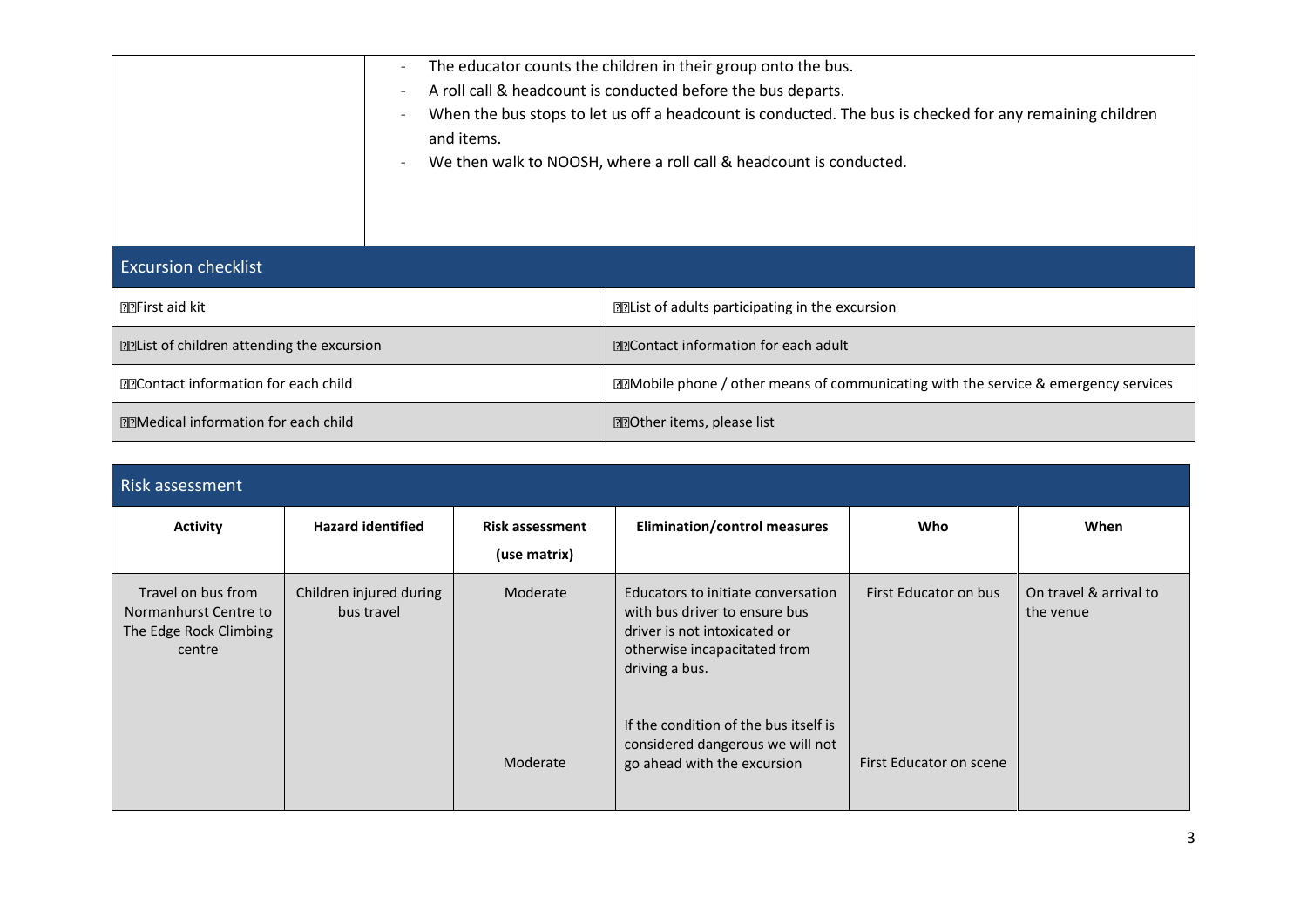|  | Moderate | Ensure children are sitting in their<br>seats at all times, and are not<br>distracting to the bus driver.<br>Nobody is to move around the<br>bus while the bus is in motion<br>Road accident en route to venue:                                                                                                                                                                           | All Educators |  |
|--|----------|-------------------------------------------------------------------------------------------------------------------------------------------------------------------------------------------------------------------------------------------------------------------------------------------------------------------------------------------------------------------------------------------|---------------|--|
|  | Moderate | If the accident is not<br>serious: On regular road<br>keep children safe by<br>staying on the bus if it is<br>safe to do so. If not, move<br>children to a safe location<br>on footpath or grass area<br>that is safe and protected<br>from oncoming traffic.<br>Contact centre and<br>Manager as soon as<br>possible.                                                                    |               |  |
|  | Moderate | If the accident is serious:<br>Move those able to walk<br>away from the scene of the<br>accident to a safe location.<br>This will need to be<br>assessed at the time. Assess<br>casualties and administer<br>first aid as best you can until<br>emergency help arrives.<br>Call '000' and cooperate<br>with emergency services at<br>all times. At least one<br>Educator (if possible) to |               |  |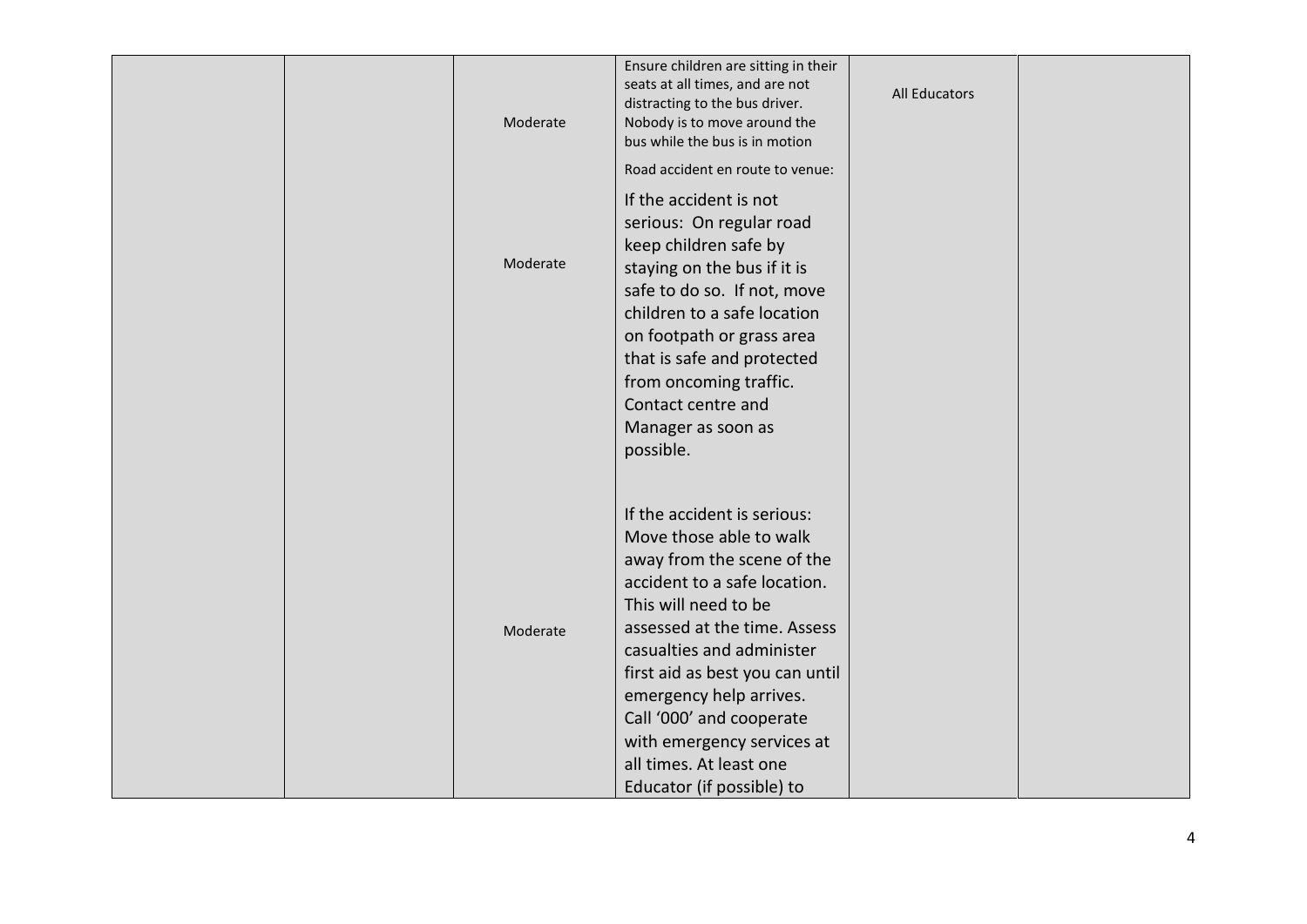|                                             |                                    | Low      | accompany children to<br>hospital until parents arrive.<br>Contact centre and<br>Manager as soon as<br>possible. - Educator at<br>service will begin contacting<br>parents                                                                                                                                                 |                                  |  |
|---------------------------------------------|------------------------------------|----------|----------------------------------------------------------------------------------------------------------------------------------------------------------------------------------------------------------------------------------------------------------------------------------------------------------------------------|----------------------------------|--|
| Disembarking from Bus<br>into carpark areas | Slips, trips, falls,<br>collisions | Moderate | <b>Mechanical Breakdown</b><br>Keep children safe by<br>staying on the bus if it is<br>safe to do so. If not move<br>children to a safe location<br>protected from oncoming<br>traffic, sun and heat.<br><b>Educators to supervise</b><br>children to avoid danger<br>until problem is fixed or<br>replacement bus arrives | <b>All Educators</b>             |  |
|                                             | Child may wander/<br>abscond       |          |                                                                                                                                                                                                                                                                                                                            | All Educators<br>All Educators & |  |
|                                             |                                    | Moderate | Walk children, 2 lines in close                                                                                                                                                                                                                                                                                            | Children                         |  |
|                                             |                                    |          | groups<br>Educators positioned at front,                                                                                                                                                                                                                                                                                   |                                  |  |
|                                             | Child may be struck by             |          | middle and ends of groups                                                                                                                                                                                                                                                                                                  | Educators                        |  |
|                                             | vehicles                           | Moderate | Constant head counts, and<br>checking on children                                                                                                                                                                                                                                                                          |                                  |  |
|                                             |                                    |          | Educators to communicate with<br>one another and the children                                                                                                                                                                                                                                                              |                                  |  |
|                                             |                                    |          |                                                                                                                                                                                                                                                                                                                            |                                  |  |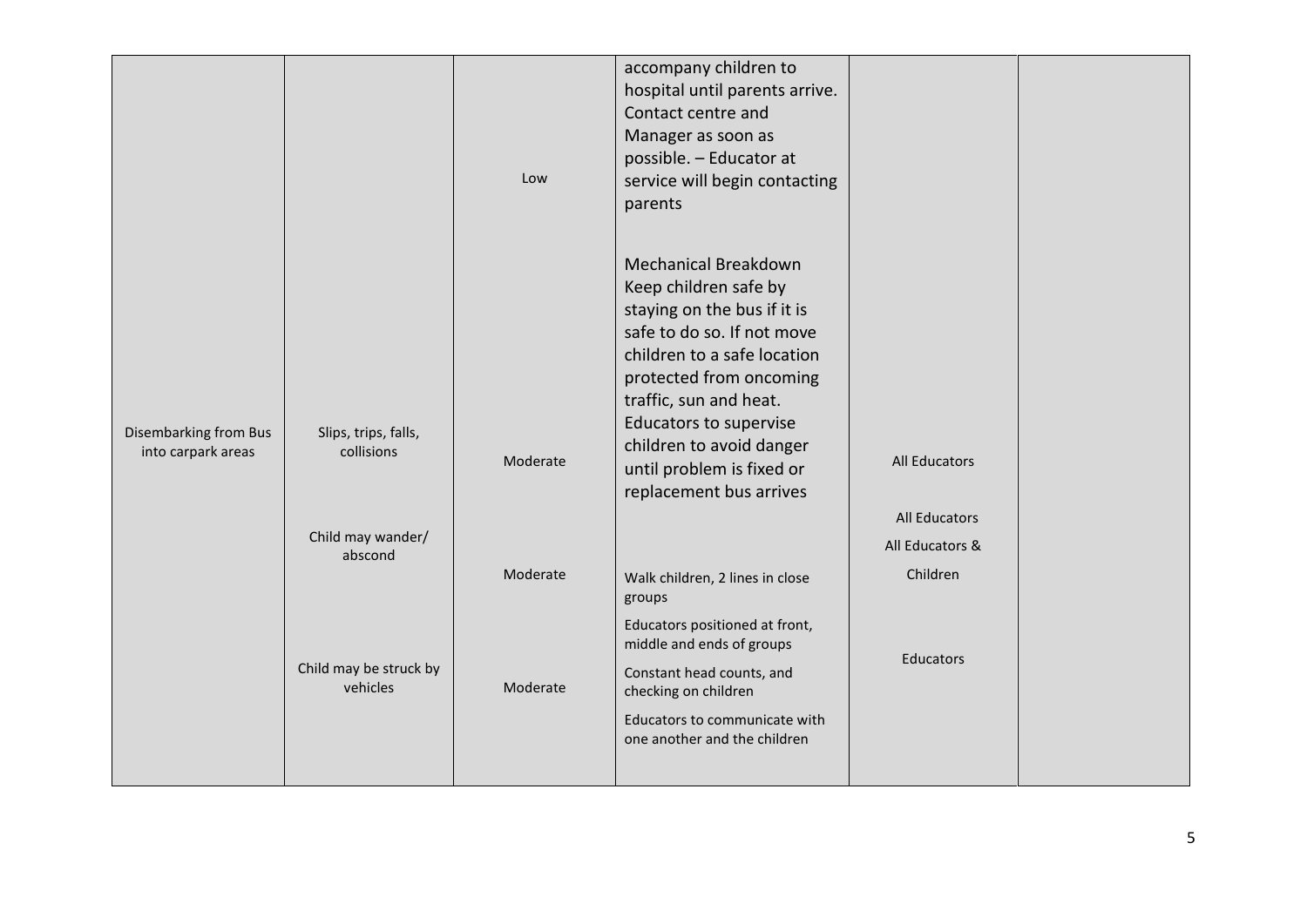|                                                  |                                                                  |          | Request bus driver drop us in a<br>safe out of the way place in the<br>carpark. Educators to stand<br>watching incoming/outgoing<br>traffic and stop vehicles if<br>necessary. Educators to usher<br>children to the nearest safe<br>(grass) area for headcounts to<br>ensure children are safe. |                                      |                                                     |
|--------------------------------------------------|------------------------------------------------------------------|----------|--------------------------------------------------------------------------------------------------------------------------------------------------------------------------------------------------------------------------------------------------------------------------------------------------|--------------------------------------|-----------------------------------------------------|
| <b>Entering The Edge Rock</b><br>Climbing centre | Trips, slips, falls,<br>Medical emergency,<br>First aid required | Moderate | Maintain children close in groups.<br>Close supervision<br>Educators encourage children to<br>listen and implement appropriate<br>behaviours                                                                                                                                                     | <b>All Educators</b><br>All Children | Whilst entering The<br>Edge Rock Climbing<br>centre |
|                                                  |                                                                  |          |                                                                                                                                                                                                                                                                                                  |                                      |                                                     |
| Walking around The<br><b>Edge Rock Climbing</b>  | Trips, slips, falls,<br>injuries, illness                        | Moderate | An educator to lead each group as<br>per child:educator ratio                                                                                                                                                                                                                                    | All educators                        | Whilst walking around                               |
|                                                  |                                                                  |          | Ensure each member of the group<br>walks, not runs, and stays within<br>sight of an educator                                                                                                                                                                                                     | All children, educators              | On the day                                          |
|                                                  |                                                                  |          | Educators to choose flat surfaces<br>to walk across and to warn<br>children of potential trip hazards                                                                                                                                                                                            |                                      |                                                     |
|                                                  | - Risk of collision while<br>walking                             | Moderate | Supervise children carefully,<br>ensuring that they leave adequate<br>space between them and other<br>children                                                                                                                                                                                   | All educators                        | On the day                                          |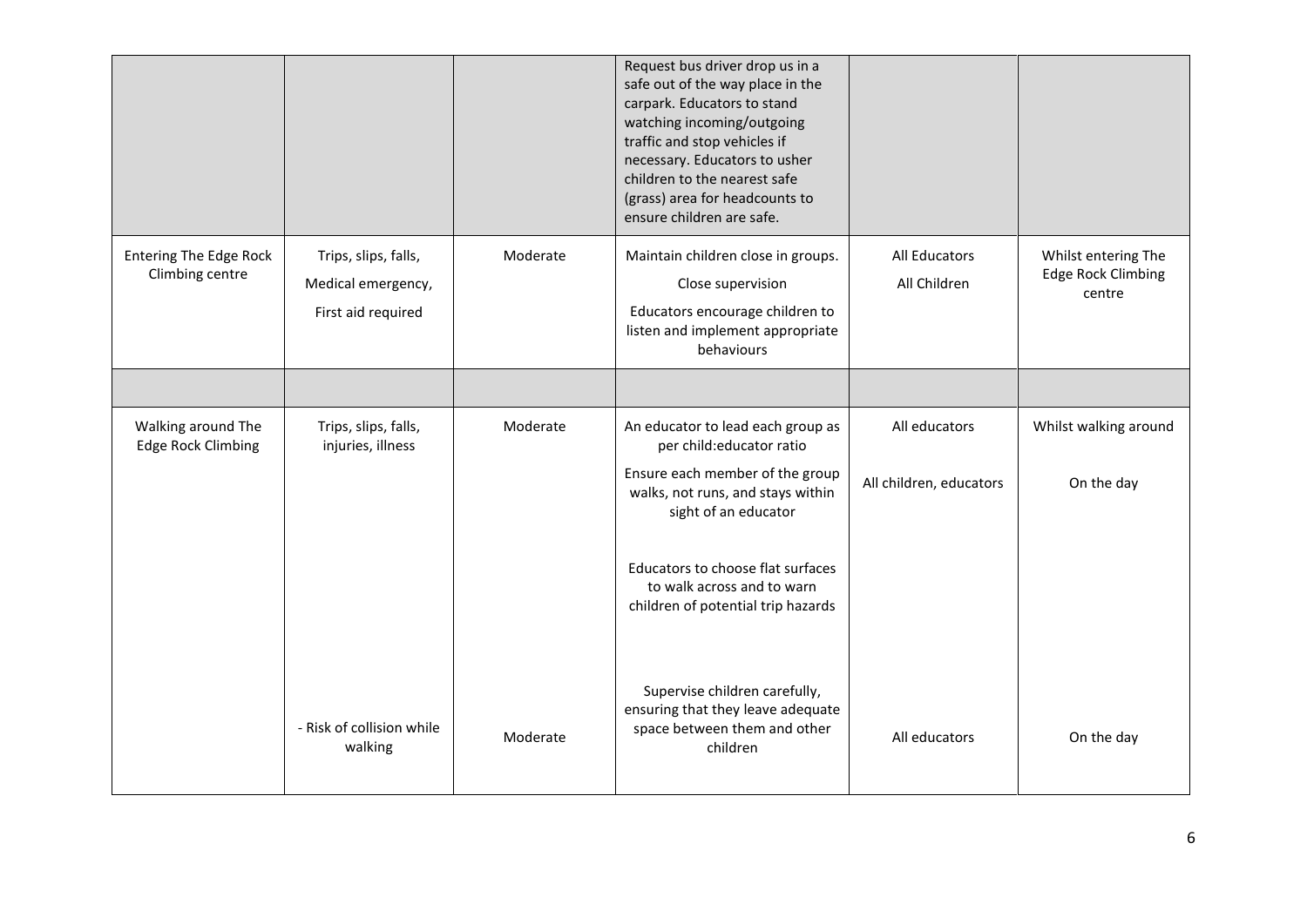| Children passing one<br>other                                                                          | Moderate | Children to be aware of their<br>surroundings and to 'give way' to<br>others                                                                                               | All educators                 | On the day |
|--------------------------------------------------------------------------------------------------------|----------|----------------------------------------------------------------------------------------------------------------------------------------------------------------------------|-------------------------------|------------|
| Getting hands/feet<br>caught in and under<br>materials                                                 | Moderate | Ensure children walk carefully and<br>avoid obstacles                                                                                                                      | All educators and<br>children | On the day |
| Risk of needing to<br>evacuate the area due<br>to fire etc. and children<br>not knowing where to<br>go | Moderate | Let the staff know of the best<br>ways to safely evacuate the<br>children                                                                                                  | All educators and<br>children |            |
| Medical emergencies<br>First aid required                                                              | High     | Have plans and medication<br>accessible to be used for children<br>with asthma and anaphylaxis<br>conditions<br>Educators will carry small first aid<br>kits on them       | Educators                     | On the day |
| Missing child                                                                                          | High     | Educators will conduct regular roll<br>calls and head counts of their<br>individual groups & communicate<br>this to the coordinator<br>Educators will have a walkie talkie | <b>Educators</b>              | On the day |
|                                                                                                        |          | to communicate to other staff<br>whilst at the venue                                                                                                                       |                               |            |
|                                                                                                        |          |                                                                                                                                                                            |                               |            |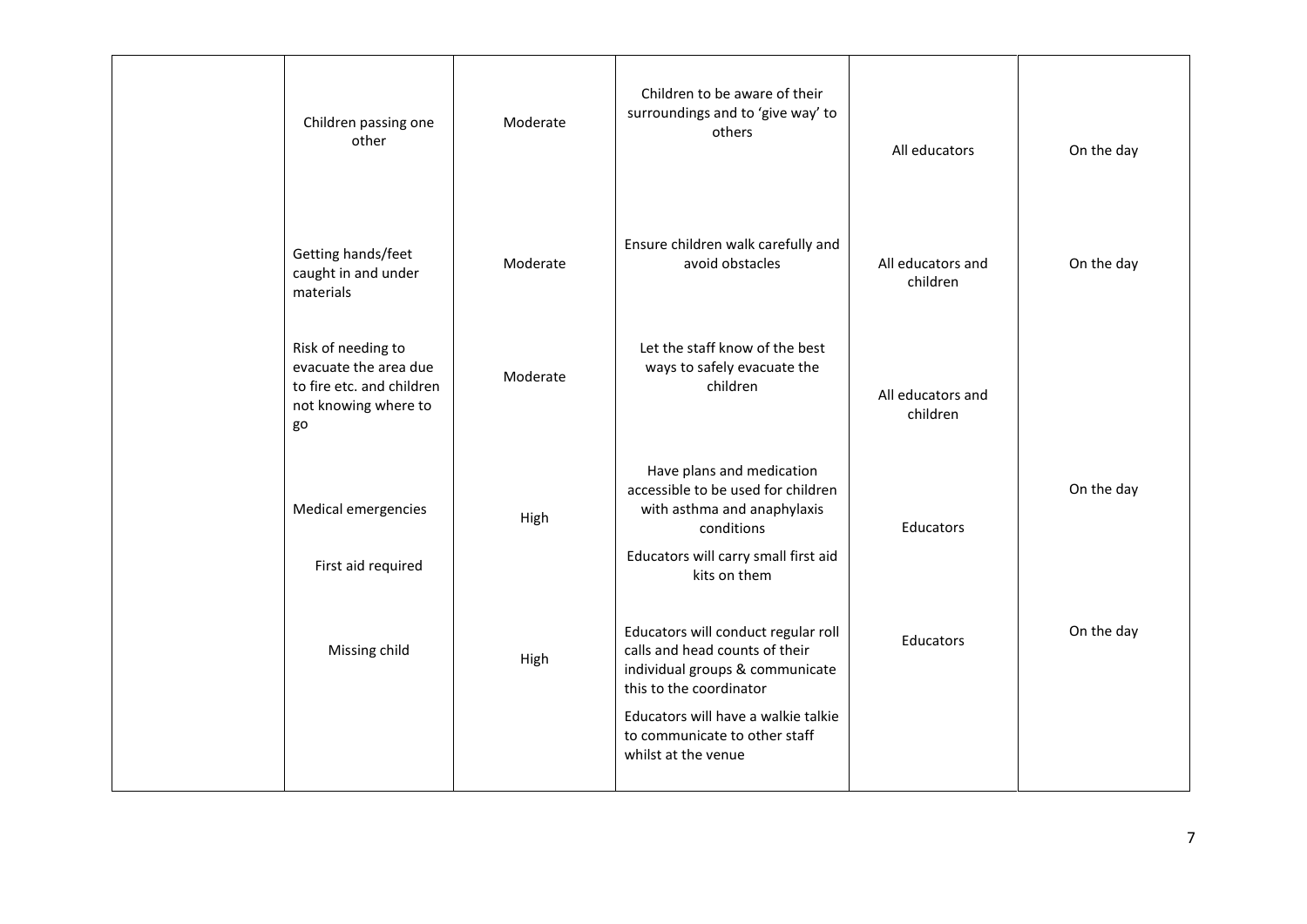|                                              |                                                                                                  | High    | Educators will supervise tracks to<br>ensure children do not leave the<br>area                                                                                                                                               | Responsible person on<br>the day | On the day |
|----------------------------------------------|--------------------------------------------------------------------------------------------------|---------|------------------------------------------------------------------------------------------------------------------------------------------------------------------------------------------------------------------------------|----------------------------------|------------|
|                                              |                                                                                                  |         | Educators will ensure children will<br>not interact with the general<br>public. They will check the<br>bathrooms before the children<br>enter, and will wait outside until<br>the children are done.                         | The Coordinator &<br>educators   | On the day |
|                                              |                                                                                                  |         |                                                                                                                                                                                                                              | All educators                    |            |
|                                              |                                                                                                  |         |                                                                                                                                                                                                                              |                                  | On the day |
|                                              |                                                                                                  |         |                                                                                                                                                                                                                              | All educators                    |            |
| Participating in Rock<br>Climbing activities | Social/emotional well-<br>being                                                                  | Low     | Children to listen to instructions<br>and follow accordingly                                                                                                                                                                 | <b>Educators &amp; Children</b>  | On the day |
|                                              | Equipment<br>(Harness / Rope /<br>Anchorage) failure<br>resulting in fall<br>from height         | Extreme | Daily visual inspections of<br>equipment by The Edge -<br>Equipment inspection and<br>log at regular intervals by<br>The Edge                                                                                                | Venue Staff                      |            |
|                                              | Incorrect following<br>of belaying<br>procedure resulting<br>in slack rope not<br>being taken in | High    | Safety induction / belay<br>lesson with assessment by<br>qualified instructor to<br>ensure competence in the<br>use of equipment -<br>Instructor providing general<br>supervision - Signage to<br>provide information on the | Venue staff/ Educators           | On the day |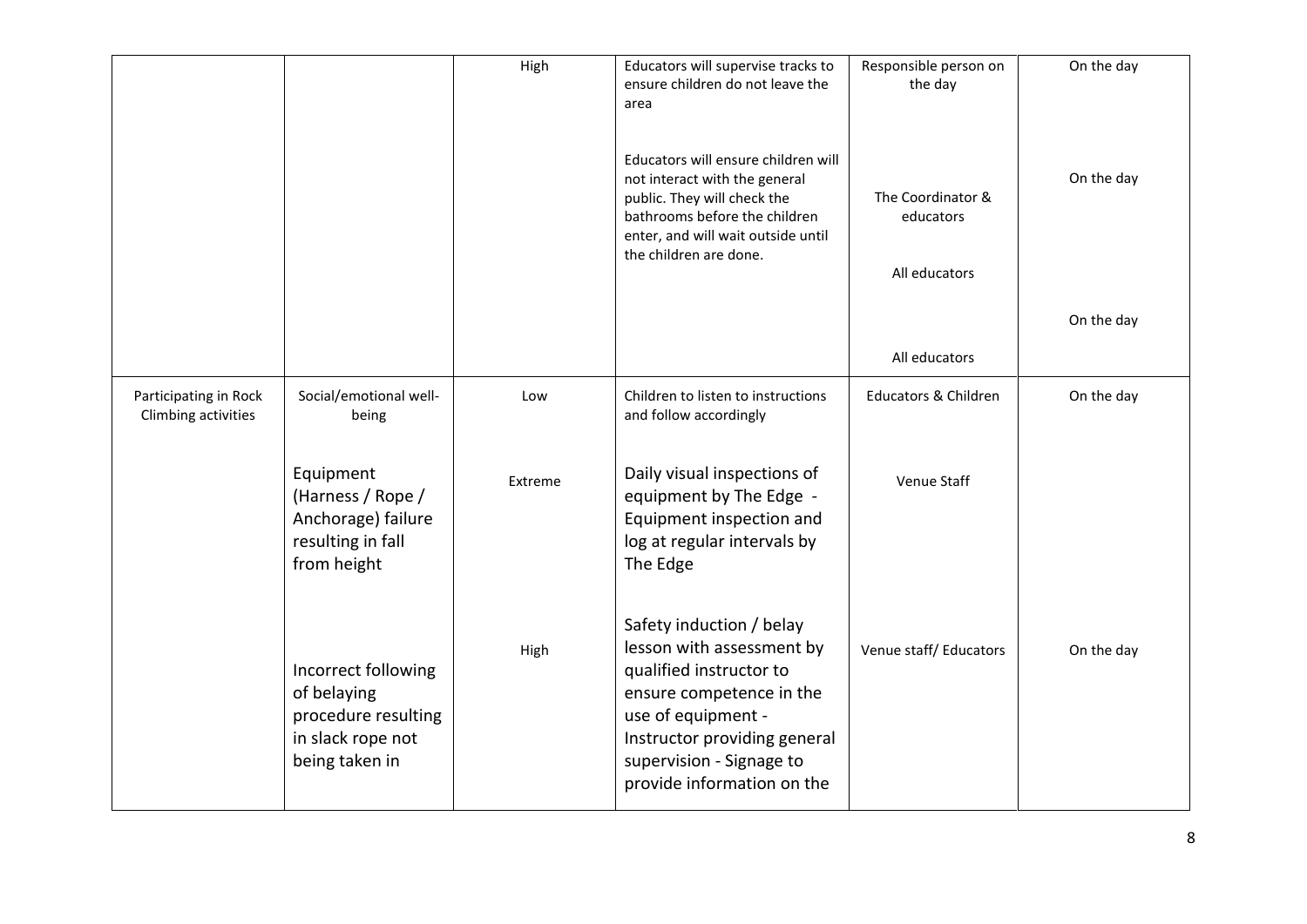| resulting in fall<br>from height<br>Incorrect<br>attachment to<br>harness of roping<br>system resulting in<br>fall from height | High     | correct belay procedures -<br>Qualified First Aid person<br>with kit to be on duty at all<br>times<br>Safety induction / belay<br>lesson with assessment by<br>qualified instructor to<br>ensure competence in the<br>use of equipment -<br>Instructor providing general<br>supervision - Signage to<br>provide information on the<br>correct belay procedures -<br>Qualified First Aid person<br>with kit to be on duty at all<br>times | Venue staff/educators | On the day |
|--------------------------------------------------------------------------------------------------------------------------------|----------|------------------------------------------------------------------------------------------------------------------------------------------------------------------------------------------------------------------------------------------------------------------------------------------------------------------------------------------------------------------------------------------------------------------------------------------|-----------------------|------------|
| Hair/finger/clothing<br>being caught in<br>belay device result<br>minor injury to<br>belayer                                   | Moderate | Safety induction / belay<br>lesson with assessment by<br>qualified instructor to<br>ensure competence in the<br>use of equipment -<br>Instructor providing general<br>supervision - Qualified First<br>Aid person with kit to be on<br>duty at all times                                                                                                                                                                                 | Venue and Educators   | On the day |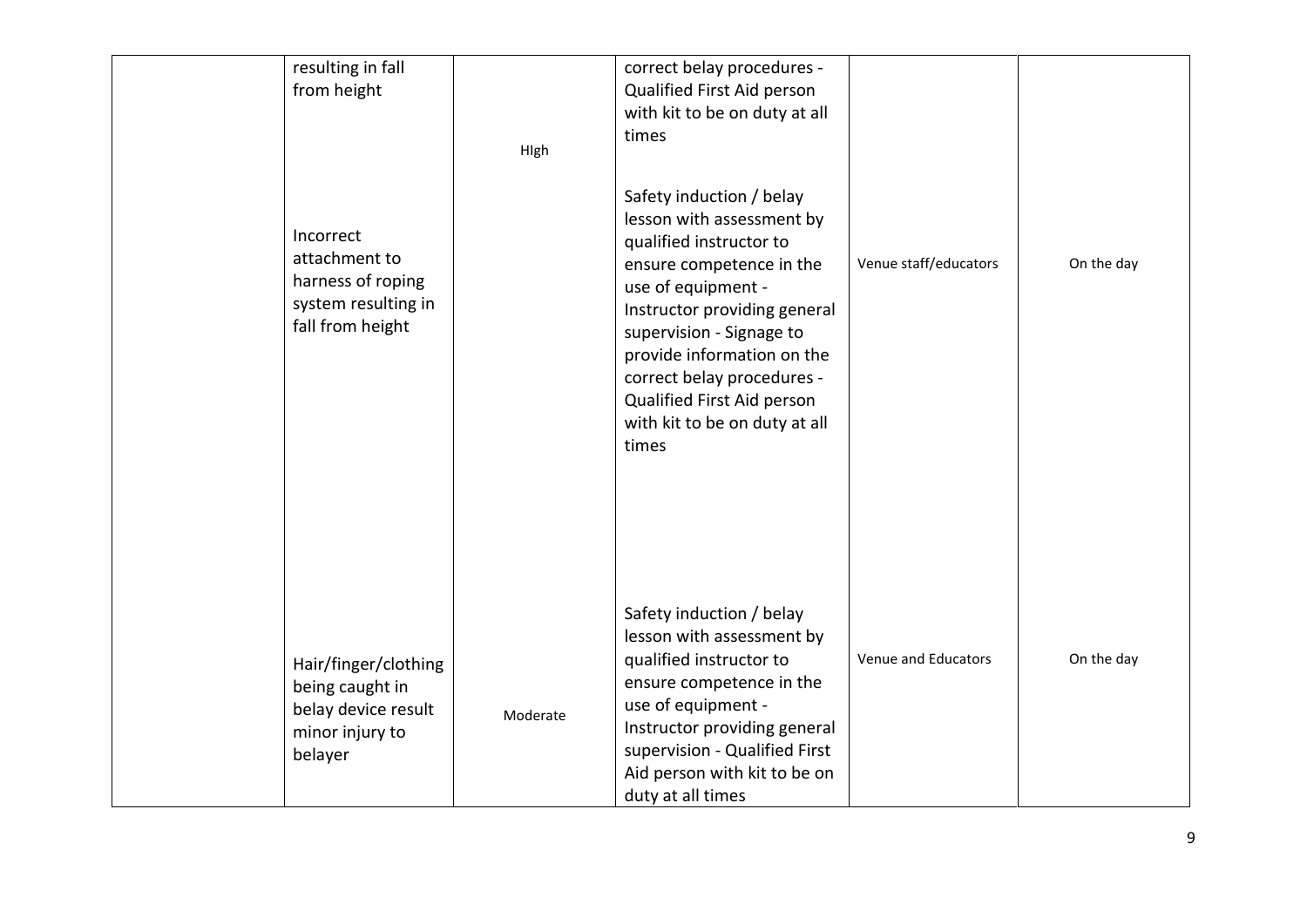| <b>Belayer lowering</b><br>climber to fast<br>resulting in rope<br>burn | Moderate | Slow go safety pulleys (add<br>friction into system) - Safety<br>induction / belay lesson<br>with assessment by<br>qualified instructor to<br>ensure competence in the<br>use of equipment -<br>Instructor providing general<br>supervision - Qualified First<br>Aid person with kit to be on<br>duty at all times | Venue and Educators | On the day |
|-------------------------------------------------------------------------|----------|--------------------------------------------------------------------------------------------------------------------------------------------------------------------------------------------------------------------------------------------------------------------------------------------------------------------|---------------------|------------|
| Climber grabbing<br>rope on descent<br>resulting in rope<br>burn        | Moderate | Safety induction / belay<br>lesson with assessment by<br>qualified instructor to<br>ensure competence in the<br>use of equipment -<br>Instructor providing general<br>supervision - Qualified First<br>Aid person with kit to be on<br>duty at all times                                                           | Venue and Educators | On the day |
| Aggressive<br>movement by<br>climber resulting in<br>muscle injury      | Moderate | Safety induction / belay<br>lesson with assessment by<br>qualified instructor to<br>ensure competence in the<br>use of equipment -<br>Instructor providing general<br>supervision - Qualified First                                                                                                                | Venue and Educators | On the day |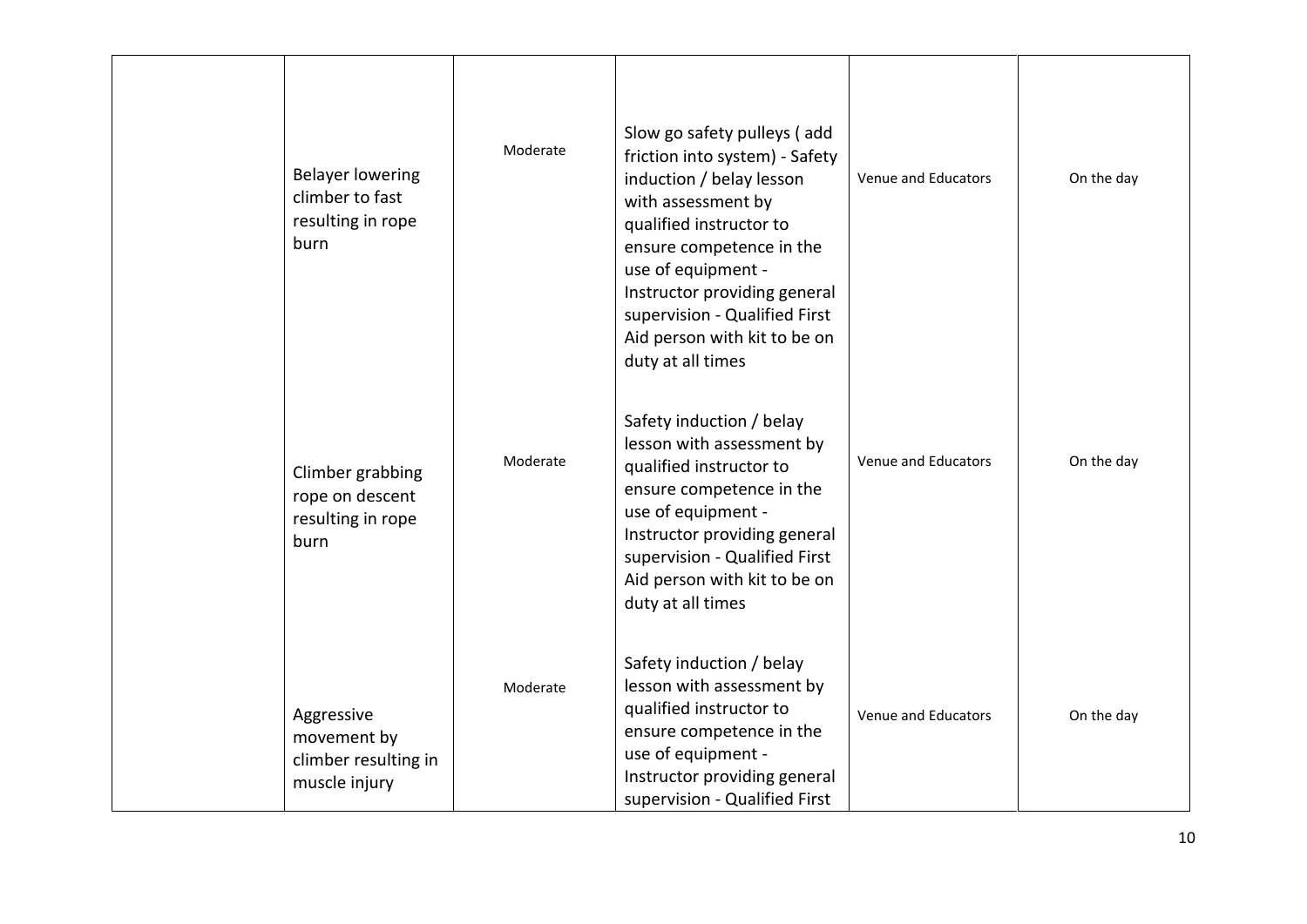| Uncontrolled<br>landing of climber<br>resulting in long<br>bone injury / ankle<br>injury      | High     | Aid person with kit to be on<br>duty at all times<br>- Impact matting in fall zone<br>of climb - Safety induction /<br>belay lesson with<br>assessment by qualified<br>instructor to insure<br>competence in the use of<br>equipment - Instructor<br>providing general<br>supervision - Qualified First<br>Aid person with kit to be on<br>duty at all times | Venue and Educators | On the day |
|-----------------------------------------------------------------------------------------------|----------|--------------------------------------------------------------------------------------------------------------------------------------------------------------------------------------------------------------------------------------------------------------------------------------------------------------------------------------------------------------|---------------------|------------|
| Roping system<br>twisted making<br>belaying difficult                                         | Moderate | Safety induction / belay<br>lesson with assessment by<br>qualified instructor to insure<br>competence in the use of<br>equipment - Instructor<br>providing general<br>supervision                                                                                                                                                                            | Venue and Educators | On the day |
| Roping system<br>becoming stiff due<br>to humidity making<br>Lowering of climber<br>difficult | Moderate | Instructor providing general<br>supervision - Rescue Kit to<br>be kept on site                                                                                                                                                                                                                                                                               | Venue and Educators | On the day |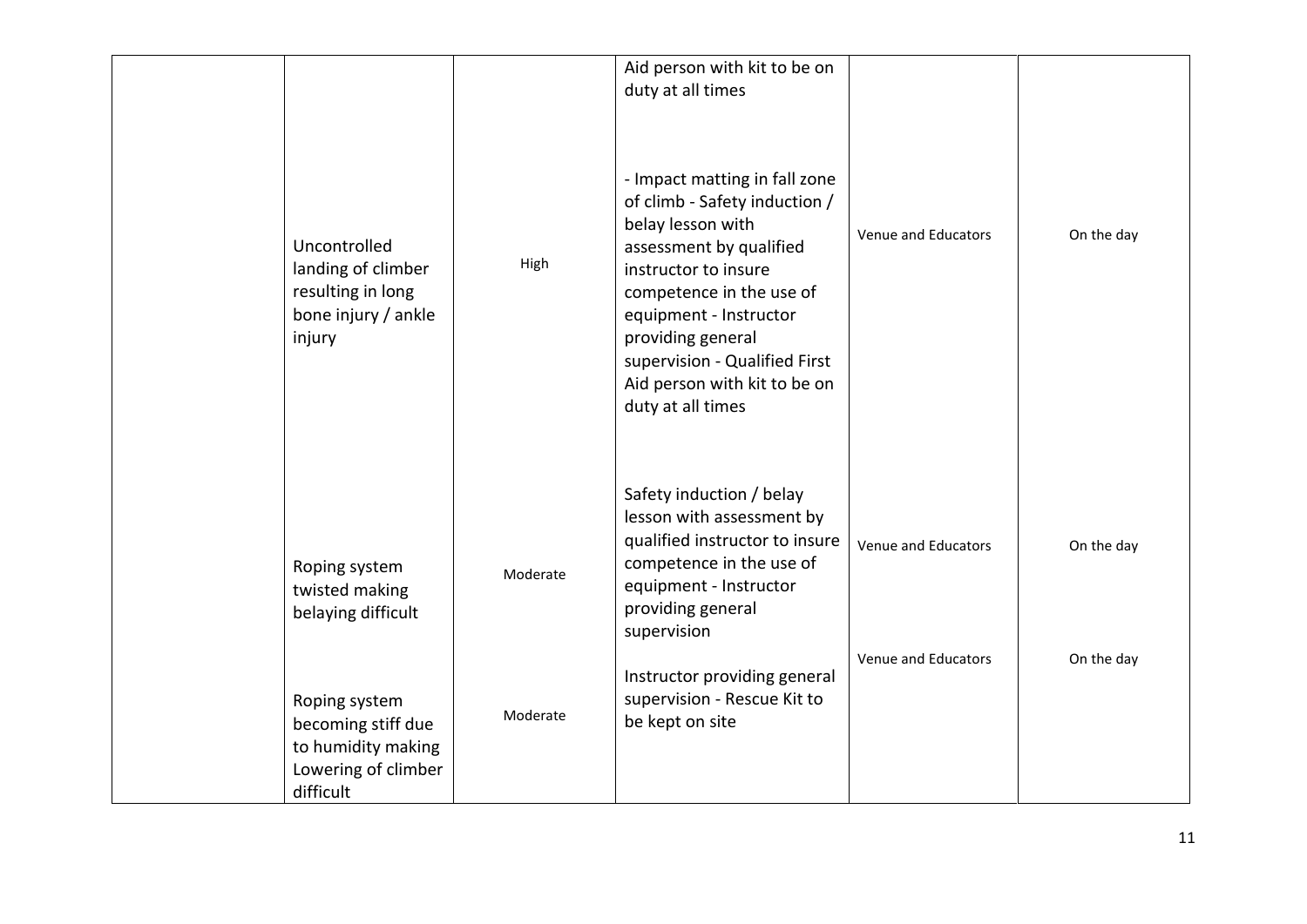|                                                                  | Physical Contact with<br>Equipment and other<br>objects<br>Risk of injury due to<br>landing incorrectly             | Moderate<br>Moderate | Ensure children do their best to<br>fall towards the mats, so they do<br>not hit anything on the way down<br>Children to learn the 'motorbike'<br>landing<br>Children not to jump off things<br>that are too high for them                                                                            | <b>Educators</b><br><b>Educators</b> | On the day<br>On the day                                         |
|------------------------------------------------------------------|---------------------------------------------------------------------------------------------------------------------|----------------------|-------------------------------------------------------------------------------------------------------------------------------------------------------------------------------------------------------------------------------------------------------------------------------------------------------|--------------------------------------|------------------------------------------------------------------|
| Eating lunch and recess                                          | Risk of sunburn<br>Risk of allergies                                                                                | Moderate<br>Moderate | Children to be seated in the shade<br>while eating to reduce risk of<br>sunburn. Sunscreen to be<br>regularly reapplied.<br>Ensure that no people nearby are<br>eating foods the child is allergic<br>to, and ensure that any child with<br>allergies is not given food that<br>they are allergic to. | Educators<br>Educators               |                                                                  |
| <b>Environmental Impacts</b><br>&<br><b>Emergency Evacuation</b> | <b>Extreme Weather</b><br>conditions (including<br>heat stress, sun burn,<br>storms, high winds),<br>Fire / floods, | Moderate             | Seek shade/shelter where<br>appropriate<br>Give time for children to be calm,<br>safe and secure                                                                                                                                                                                                      | <b>Educators &amp; Children</b>      | Preparation before<br><b>Excursion &amp; During</b><br>excursion |

 $\begin{array}{c} \hline \end{array}$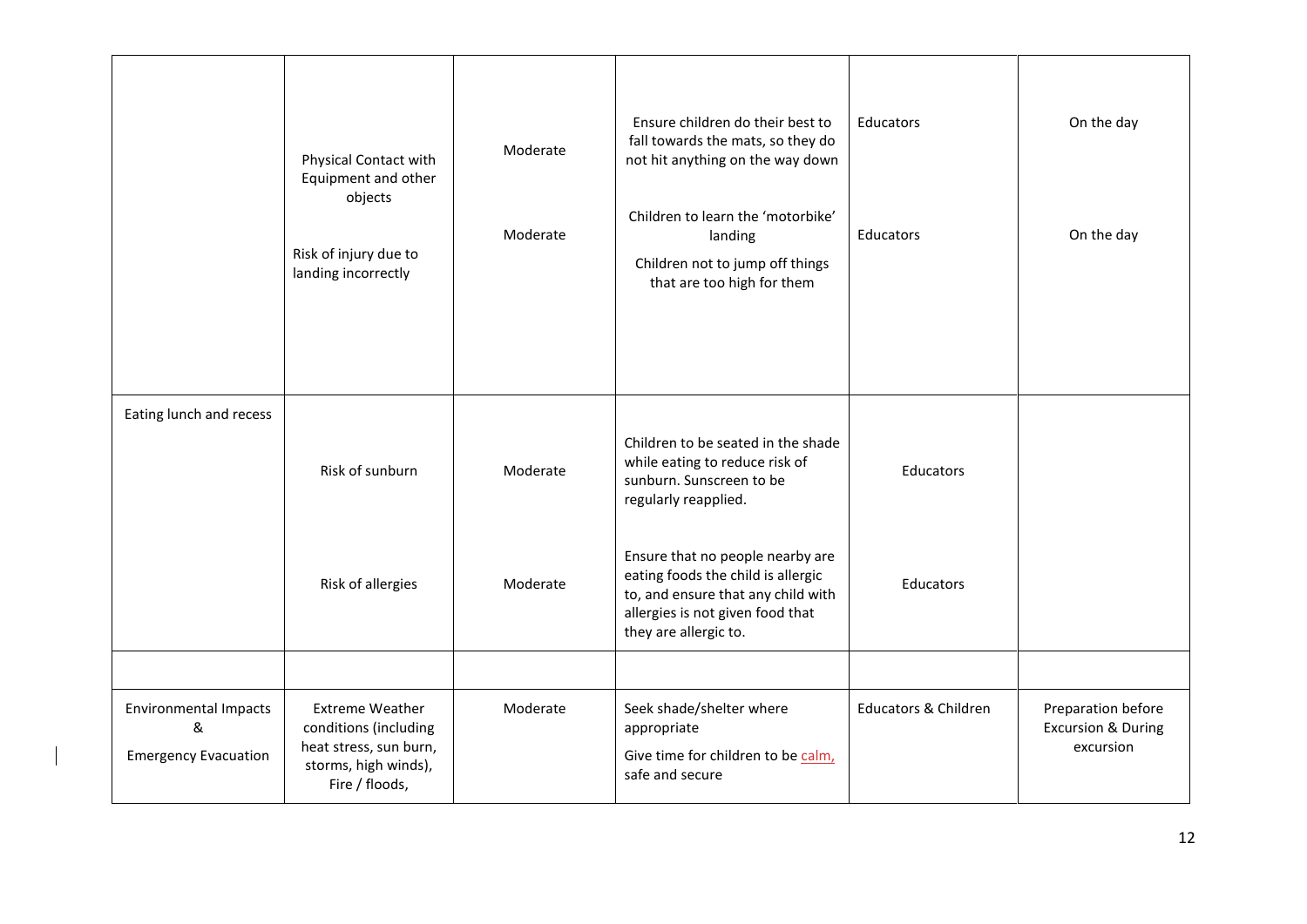|                                     | emergency<br>crisis/situation                                               |                                          |                                                                                                                                                                                                                                                                                                                                                                                                                                                                                                                                                                                                                                                                                                                                                 |                               |                                                                        |
|-------------------------------------|-----------------------------------------------------------------------------|------------------------------------------|-------------------------------------------------------------------------------------------------------------------------------------------------------------------------------------------------------------------------------------------------------------------------------------------------------------------------------------------------------------------------------------------------------------------------------------------------------------------------------------------------------------------------------------------------------------------------------------------------------------------------------------------------------------------------------------------------------------------------------------------------|-------------------------------|------------------------------------------------------------------------|
|                                     |                                                                             |                                          |                                                                                                                                                                                                                                                                                                                                                                                                                                                                                                                                                                                                                                                                                                                                                 |                               |                                                                        |
| Using the toilets & hand<br>washing | Children using toilets at<br>the venue<br>Missing child<br>Health & Hygiene | Moderate<br>Moderate<br>High<br>Moderate | An Educator to check toilet areas<br>for any hazards before children<br>enter<br>If the gender of that educator is<br>not able to check the toilets. Send<br>2x older more responsible<br>children to check whilst the<br>educator waits right outside of<br>toilet area<br>Children to go in small groups of<br>same gender<br>Regular head counts and roll calls<br>Educators to walk children in<br>groups at a time and remain near<br>toilet block area until children<br>have finished<br>Children to always communicate<br>with educators about going to<br>and from the toilets.<br><b>Excursion Coordinator to ensure</b><br>antibacterial wipes and hand<br>sanitiser is taken on all excursions<br>and provided to children at times | All educators<br>All children | Whilst using toilets and<br>hand washing areas                         |
|                                     |                                                                             |                                          | of washing hands.                                                                                                                                                                                                                                                                                                                                                                                                                                                                                                                                                                                                                                                                                                                               | The Coordinator               |                                                                        |
| Eating & drinking                   | Allergy & Food<br>intolerances                                              | Moderate - High                          | Ensure educators, children &<br>families are aware of our Food &<br><b>Nutrition Policy</b>                                                                                                                                                                                                                                                                                                                                                                                                                                                                                                                                                                                                                                                     | Educators                     | Before the excursion,<br>during the excursion &<br>after the excursion |
|                                     |                                                                             |                                          |                                                                                                                                                                                                                                                                                                                                                                                                                                                                                                                                                                                                                                                                                                                                                 | Parents/families<br>Children  |                                                                        |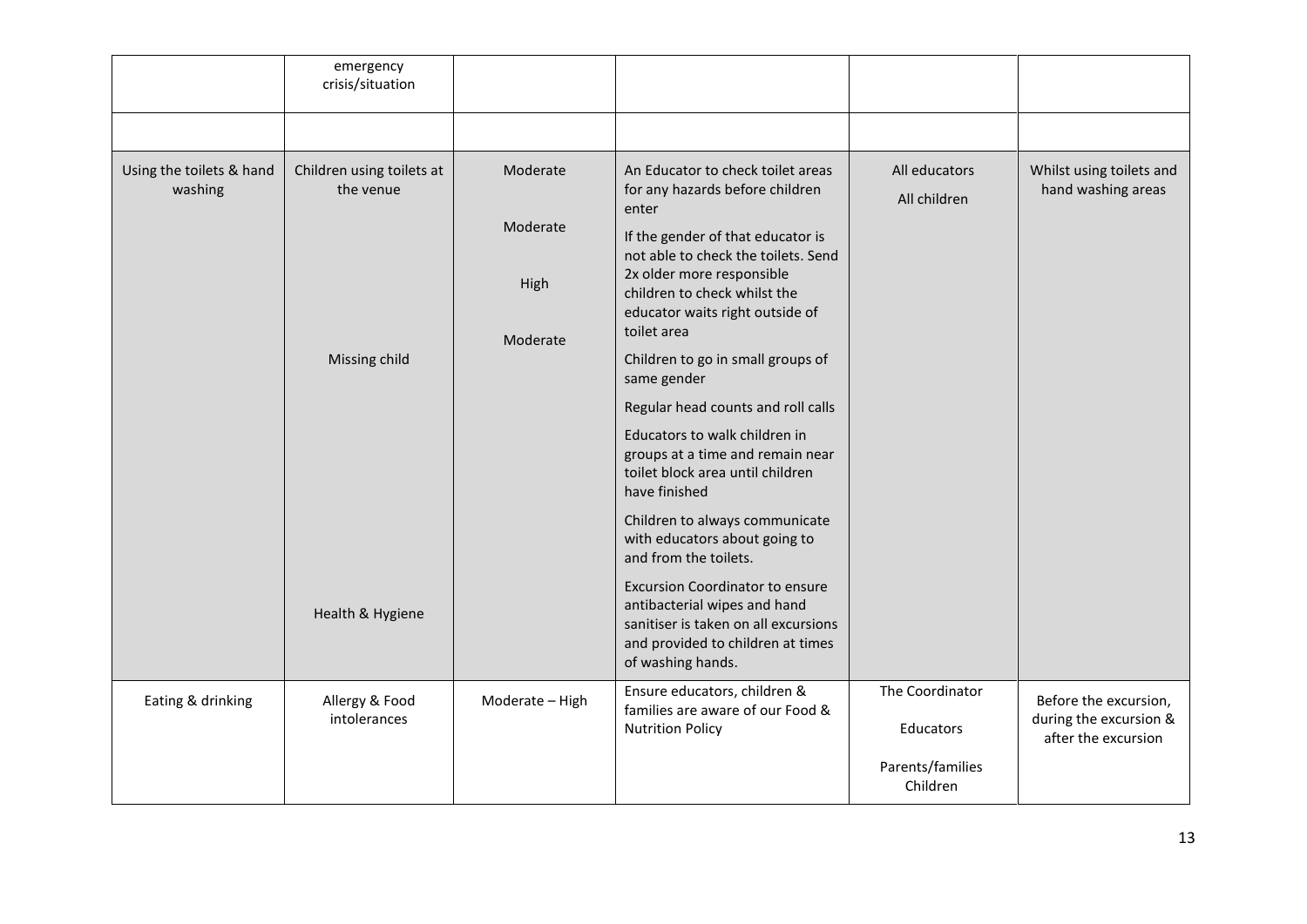| Choking, illness,<br>Ensure families are regularly<br>vomiting<br>provided with information about<br>food and nutrition                    |  |
|--------------------------------------------------------------------------------------------------------------------------------------------|--|
|                                                                                                                                            |  |
|                                                                                                                                            |  |
|                                                                                                                                            |  |
| Anaphylactic reactions<br>Ensure children are seated down<br>Educators                                                                     |  |
| whilst eating or drinking                                                                                                                  |  |
|                                                                                                                                            |  |
| Regularly update information of                                                                                                            |  |
| children with<br>anaphylaxis/allergies/intolerances                                                                                        |  |
| and cultural requirements.                                                                                                                 |  |
| The Coordinator &                                                                                                                          |  |
| educators<br>Ensure each educator and                                                                                                      |  |
| volunteer is aware of the medical                                                                                                          |  |
| and dietary list/info of each child.                                                                                                       |  |
|                                                                                                                                            |  |
| Staff are trained in First aid,                                                                                                            |  |
| anaphylaxis and allergy                                                                                                                    |  |
| awareness.                                                                                                                                 |  |
| Ensure all staff are appropriately                                                                                                         |  |
| supervising children when eating                                                                                                           |  |
| and drinking.                                                                                                                              |  |
|                                                                                                                                            |  |
| Medication for children with                                                                                                               |  |
| allergies /asthma is                                                                                                                       |  |
| available on excursion.                                                                                                                    |  |
|                                                                                                                                            |  |
|                                                                                                                                            |  |
|                                                                                                                                            |  |
| Staff to ensure that children have                                                                                                         |  |
| filled water bottles.                                                                                                                      |  |
| Staff to ensure children continue                                                                                                          |  |
| to top up/re-fill their water                                                                                                              |  |
| bottles throughout the day.<br>Sunburn / burns/<br>The Coordinator                                                                         |  |
| Check temperature & UV rating of<br>Sun Protection &<br>Moderate<br>Before leaving the<br>infections / illness<br>the day at intervals the |  |
| centre & during the<br>Dehydration<br>Sun stroke,<br>commencement of the day, lunch<br><b>Educators</b>                                    |  |
| excursion<br>dehydration<br>time and prior to 3pm.                                                                                         |  |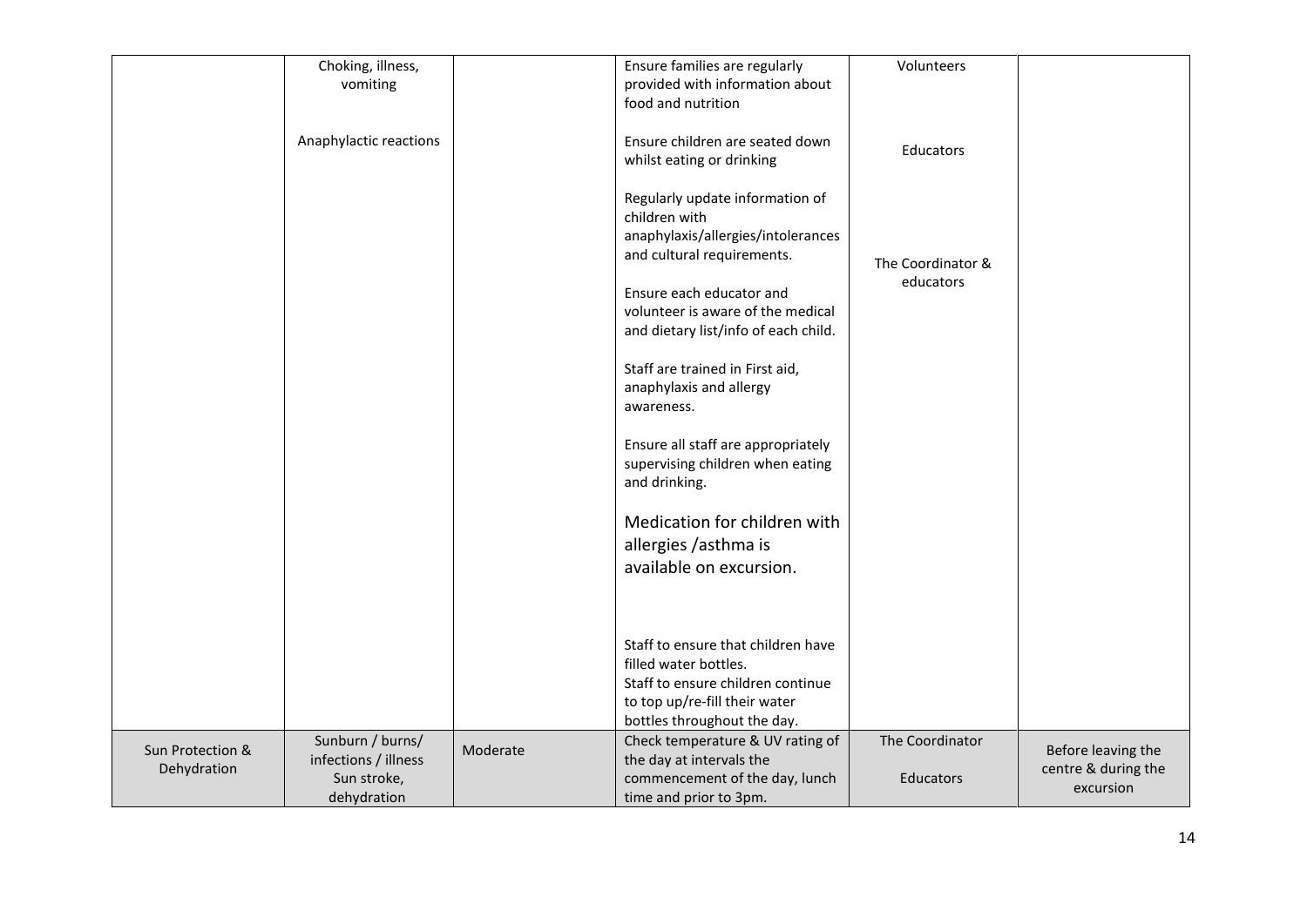|          |                                                                           |                 | Ensure that Educators, volunteers<br>& families are aware of our Sun<br><b>Safety Policy</b><br>Ensure families pack hats for their<br>children each day<br>Ensure children wear hats as<br>necessary or stay under the shade<br>if UV is over 3<br>Provide shelter where necessary<br>Regularly ensure children have<br>opportunity to get a drink of<br>water<br>Ensure children still get<br>opportunity of some sun<br>exposure for Vitamin D levels (UV<br>rating checked with this)<br>Sunscreen will be applied<br>throughout the day<br>Ensure children have brought<br>their water bottles | Parents/families<br>Children<br>Volunteers<br>Educators |                             |
|----------|---------------------------------------------------------------------------|-----------------|-----------------------------------------------------------------------------------------------------------------------------------------------------------------------------------------------------------------------------------------------------------------------------------------------------------------------------------------------------------------------------------------------------------------------------------------------------------------------------------------------------------------------------------------------------------------------------------------------------|---------------------------------------------------------|-----------------------------|
| Covid-19 | Illness, infections,<br>hospitalisation, death<br>of child/educator/adult | Moderate - High | Ensure Educators & Families are<br>aware of our Covid-19 Policy &<br>procedure                                                                                                                                                                                                                                                                                                                                                                                                                                                                                                                      | Coordinator                                             | Throughout the whole<br>day |
|          | Community<br>surroundings                                                 |                 | Maintain communication<br>between NSW Health<br>department, Department of<br>Education, ECED and any other<br>relevant organisation in relation<br>to Covid-19                                                                                                                                                                                                                                                                                                                                                                                                                                      | Educators<br>Families and children                      |                             |
|          |                                                                           |                 | Ensure information of Covid-19<br>and any practices are updated as<br>new information becomes<br>available                                                                                                                                                                                                                                                                                                                                                                                                                                                                                          |                                                         |                             |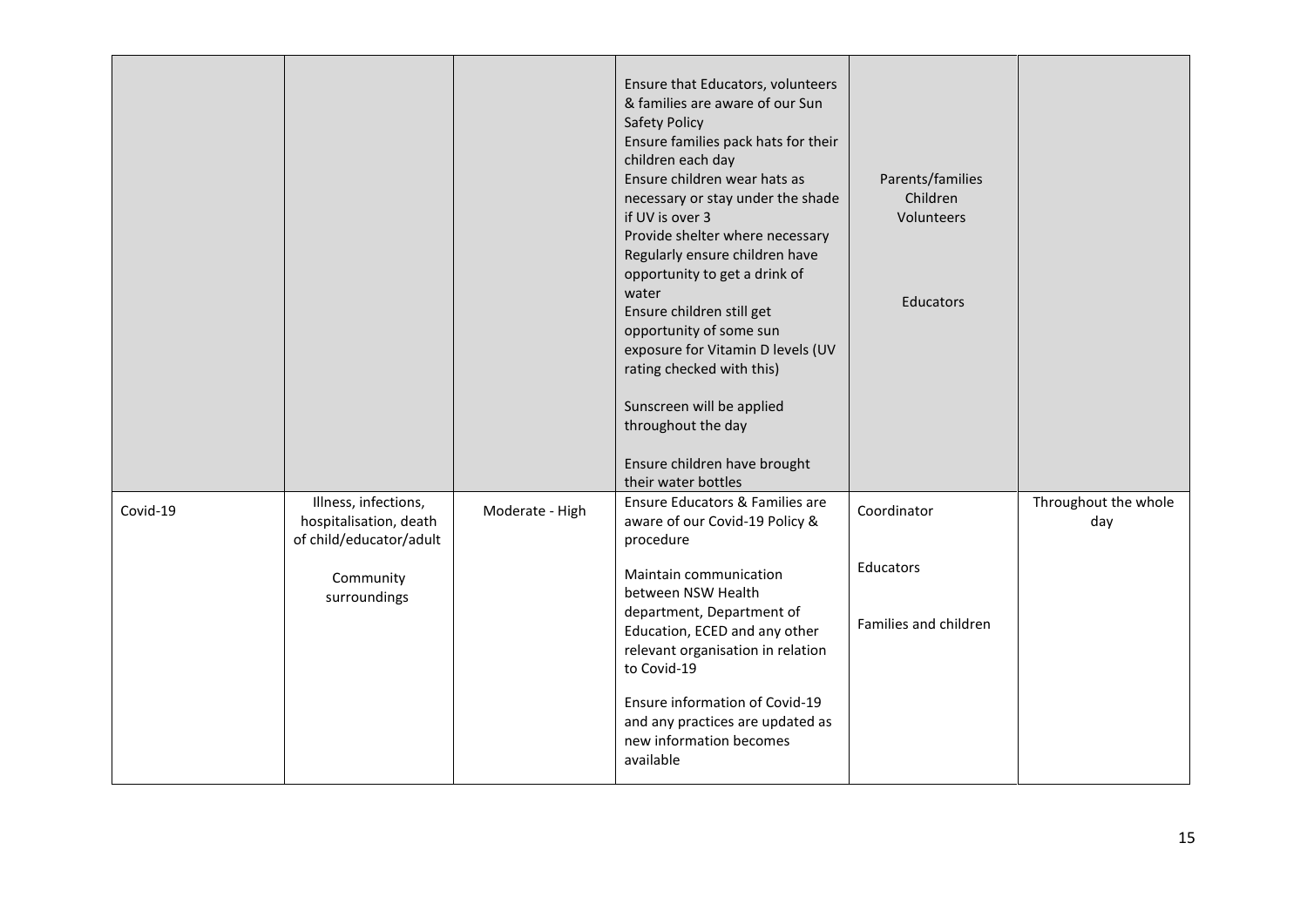|  | Ensure all such important<br>information and factsheets are<br>available & /or displayed for<br>educators /parents /families and<br>visitors to view<br>Educators & families are updated<br>with any new information /<br>updates on Covid-19                                          |  |
|--|----------------------------------------------------------------------------------------------------------------------------------------------------------------------------------------------------------------------------------------------------------------------------------------|--|
|  | Ensure that there are no children,<br>educators or adults that enter the<br>premises if they have been in<br>contact with anyone that has<br>had COVID-19 symptoms or are<br>currently displaying any related<br>symptoms                                                              |  |
|  | If children or adults present<br>during the day as unwell, they will<br>be set aside from others. For a<br>child: their parent will be<br>contacted to collect them as soon<br>as possible. For an adult: they will<br>be asked to leave the centre to<br>seek further medical advice. |  |
|  | All adults/Visitors/volunteers are<br>to adhere to all Covid-19 rules<br>and practices as per prescribed<br>from the NSW government                                                                                                                                                    |  |
|  | Children will be given regular<br>hand washing routines<br>throughout the day, dependant<br>on activity and what they are<br>exposed to                                                                                                                                                |  |

 $\overline{\phantom{a}}$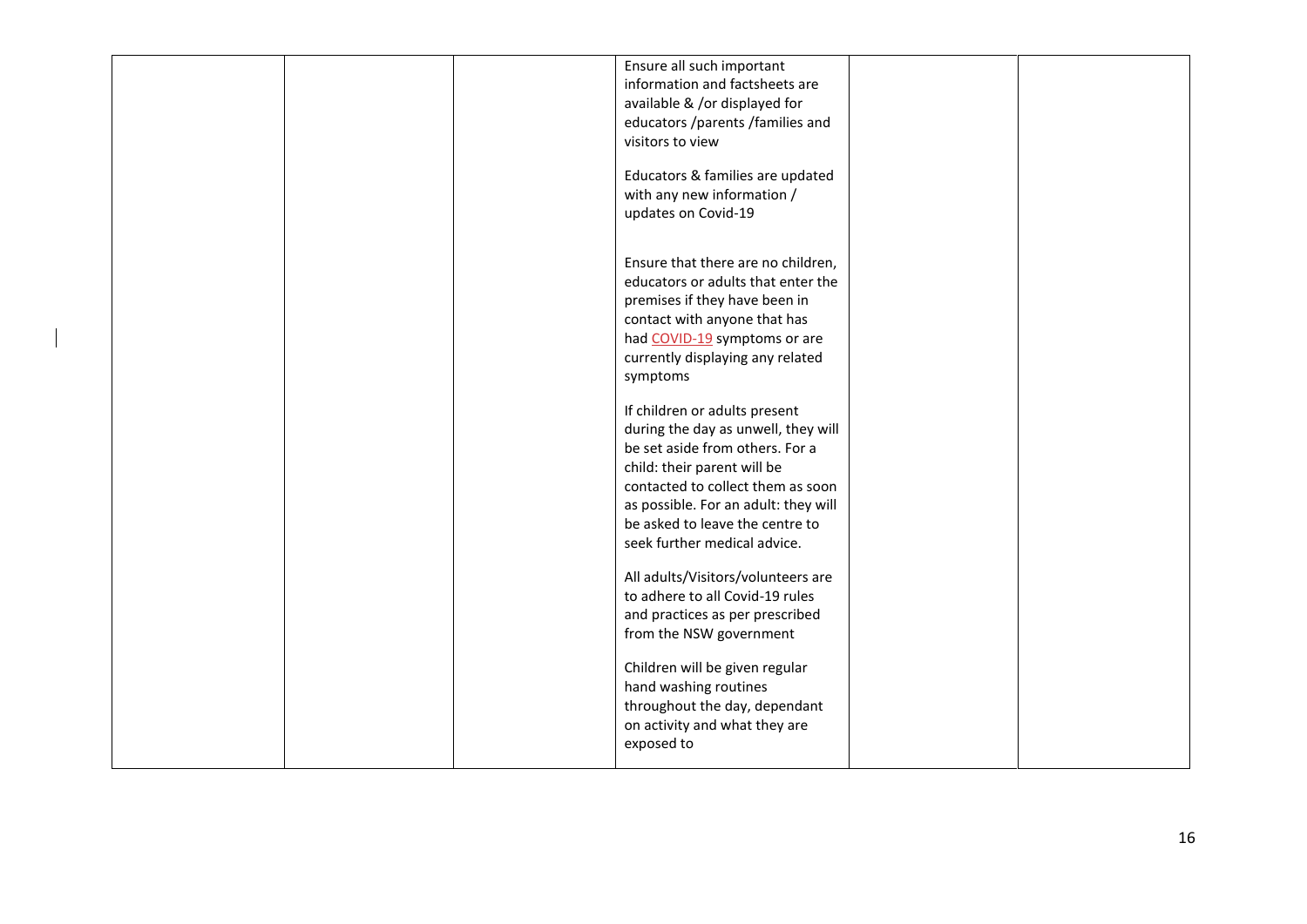|  | Antibacterial wipes, hand soap,    |  |
|--|------------------------------------|--|
|  | paper towels and hand sanitiser    |  |
|  |                                    |  |
|  | will be available to all.          |  |
|  |                                    |  |
|  | Educators are strongly             |  |
|  | recommended to wear PPE            |  |
|  |                                    |  |
|  | including gloves & face masks      |  |
|  | where necessary                    |  |
|  |                                    |  |
|  | Educators are to ensure            |  |
|  |                                    |  |
|  | supervision of children using hand |  |
|  | sanitiser (as it is alcohol-based) |  |
|  |                                    |  |
|  | A routine cleaning list is created |  |
|  | in the centre and all educators    |  |
|  |                                    |  |
|  | are to complete the cleaning       |  |
|  | tasks and schedule.                |  |
|  |                                    |  |
|  | Educators are given opportunity    |  |
|  | to reflect and bring about new     |  |
|  |                                    |  |
|  | information in relation to our     |  |
|  | Covid-19 practices                 |  |
|  |                                    |  |

| Plan prepared by                                                                                                                         | Rachel Warner                  | Date | 10/3/22 |  |  |
|------------------------------------------------------------------------------------------------------------------------------------------|--------------------------------|------|---------|--|--|
| Prepared in consultation with:                                                                                                           | Kerri Wickenden                |      |         |  |  |
| Communicated to:                                                                                                                         | All staff prior to excursion   |      |         |  |  |
| Venue and safety information reviewed and attached                                                                                       | Yes / No<br>Comment if needed: |      |         |  |  |
| Reminder: Monitor the effectiveness of controls and change if necessary. Review the risk assessment if an incident or significant change |                                |      |         |  |  |

**Reminder: Monitor the effectiveness of controls and change if necessary. Review the risk assessment if an incident or significant change occurs.**